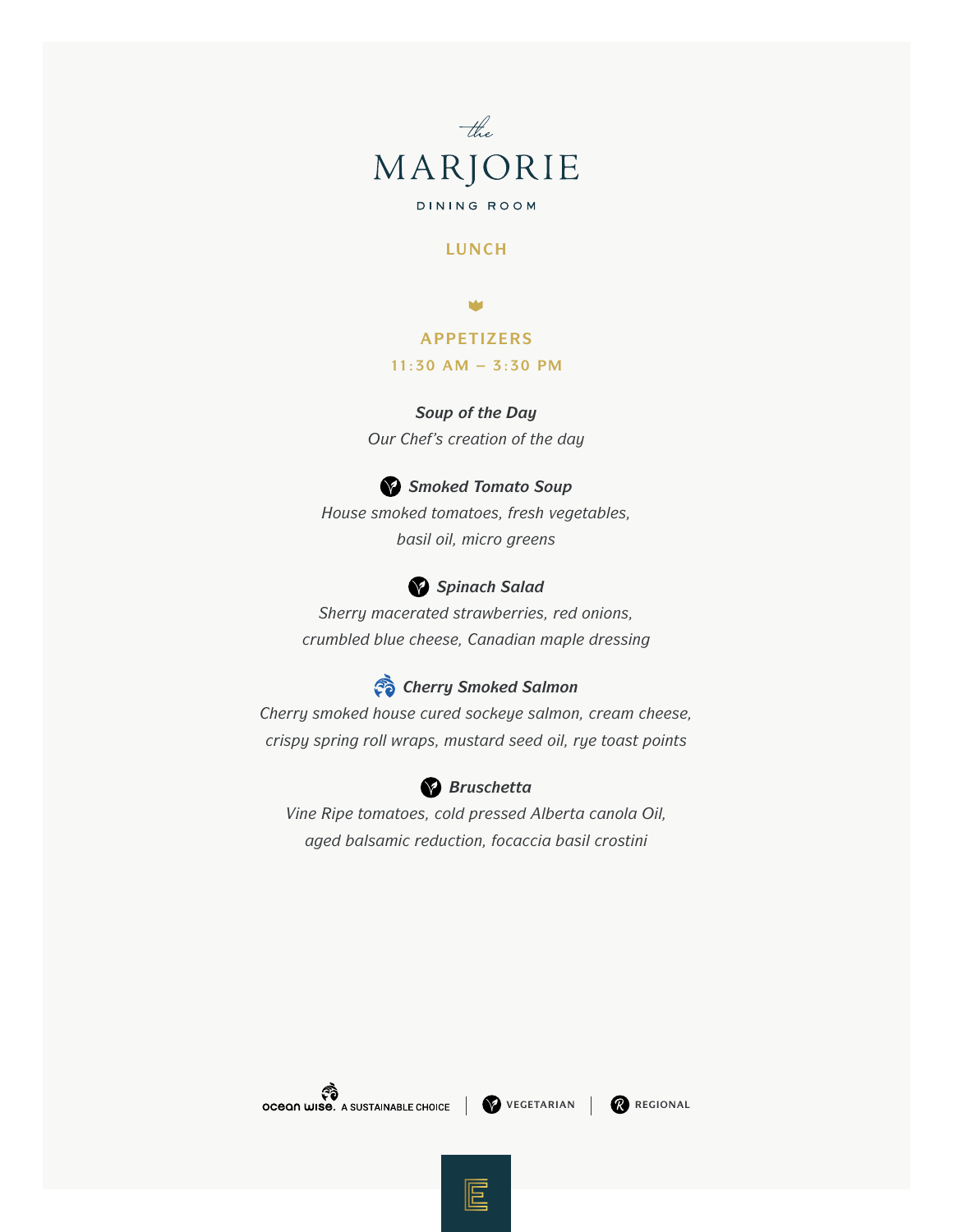

## **LUNCH**

**LIGHT ENTREES**

#### **11:30 AM – 3:30 PM**

# *Smoked Beef Brisket*

*Overnight roasted Alberta Beef, mild horseradish aioli, house slaw, pickled onions, local gouda, brioche bun* 

### *Modern Cobb Salad*

*Baby arugula, marinated chicken breast, crisp pancetta, vine ripe tomato, avocado, blue cheese, hard boiled egg, balsamic vinaigrette*

# *Curried Shrimp Orecchiette*

*Orecchiette pasta, Ocean Wise shrimp, fresh vegetables in a mild curry cream sauce*

# *Albacore Tuna Tataki*

*Ocean Wise albacore tuna, avocado, onion, local tomato, Asian pear, soy ginger lime vinaigrette, micro greens*